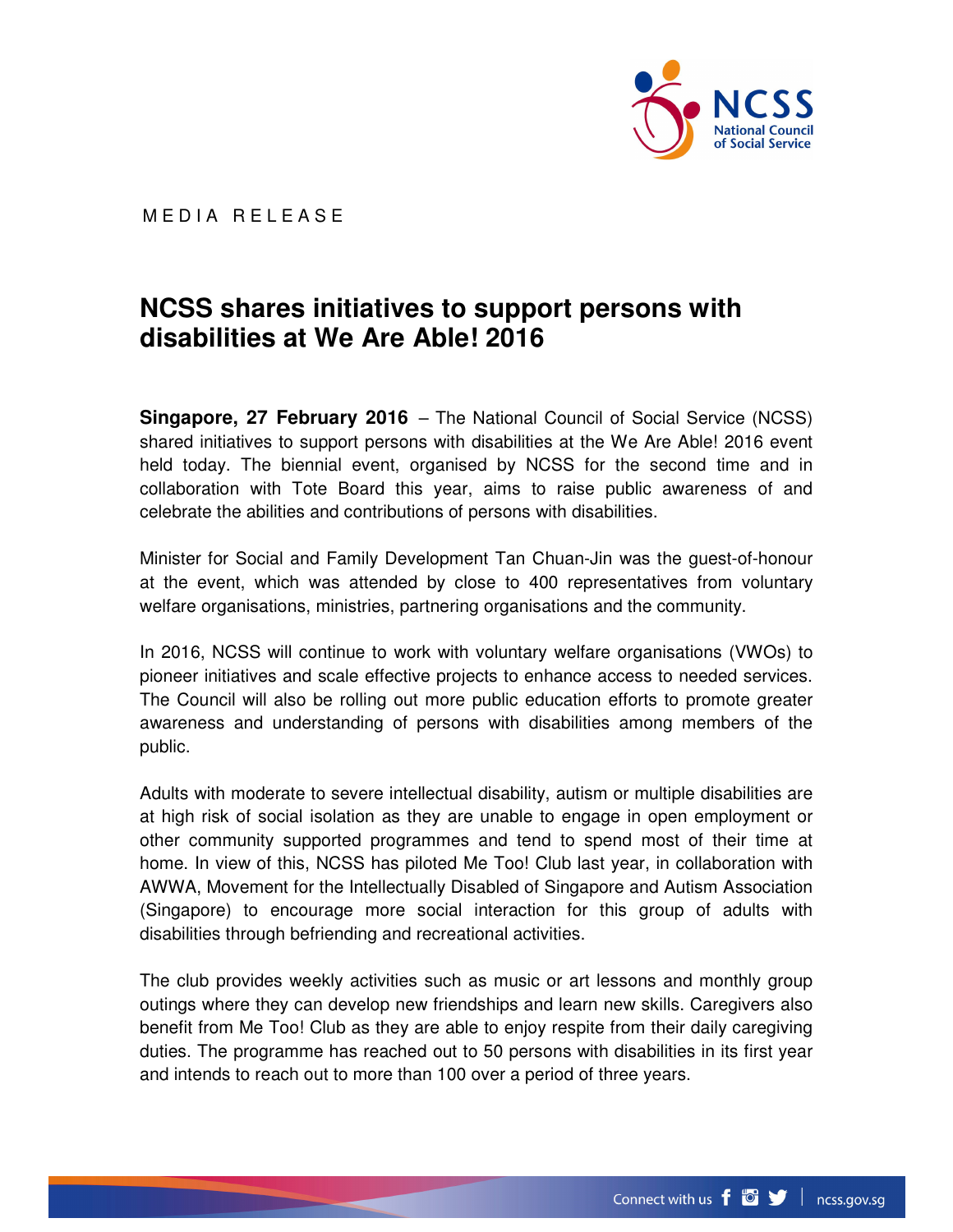NCSS also shared details of the public education initiatives on disability that it has rolled out. These include the Be Socially Enabled initiative, supported by Tote Board, which was a lead-up to the ASEAN Para Games 2015 and another on accessible car park lots, an ongoing public education initiative that involves cross agency efforts. A nationwide disability awareness campaign, led by NCSS, will be launched later this year.

The emphasis on public education efforts was born out of feedback from both persons with and without disabilities, collected at the focus group discussions and studies conducted by NCSS last year. While persons with disabilities expressed their desire to be independent and included in society, surveys done with persons without disabilities revealed that their understanding of persons with disabilities can be further improved.

Mrs Selina Gomez, mother of a teenager with autism, pursued studies in special education to better support her son. Today, her son is 16 years old, can travel to school independently and is assisting his father to conduct physical training for teenagers with special needs. She is glad to see more measures taken for public awareness and acceptance of individuals with special needs.

"Autism is what my son has, not who my son is. I look forward to even more resources being made available for caregivers and more efforts to educate the general public in raising their understanding of persons with disabilities like my son," said Mrs Gomez.

Ms Judy Wee, a person with physical disabilities, looks forward to more initiatives and plans that will enable, empower and strengthen the role of persons with disabilities as contributing members of the society.

"Public education initiatives will plant the seeds of inclusiveness and this will go a long way to gradually shaping our society into one which is more inclusive," shared Ms Wee, who is also a Senior Manager at the Muscular Dystrophy Association (Singapore).

Mr Sim Gim Guan, Chief Executive Officer, NCSS, said, "NCSS is glad to partner with our VWOs and community partners such as Tote Board to pioneer programmes and initiatives that encourage social integration of persons with disabilities into our community, make a positive impact in their daily lives and foster an inclusive society."